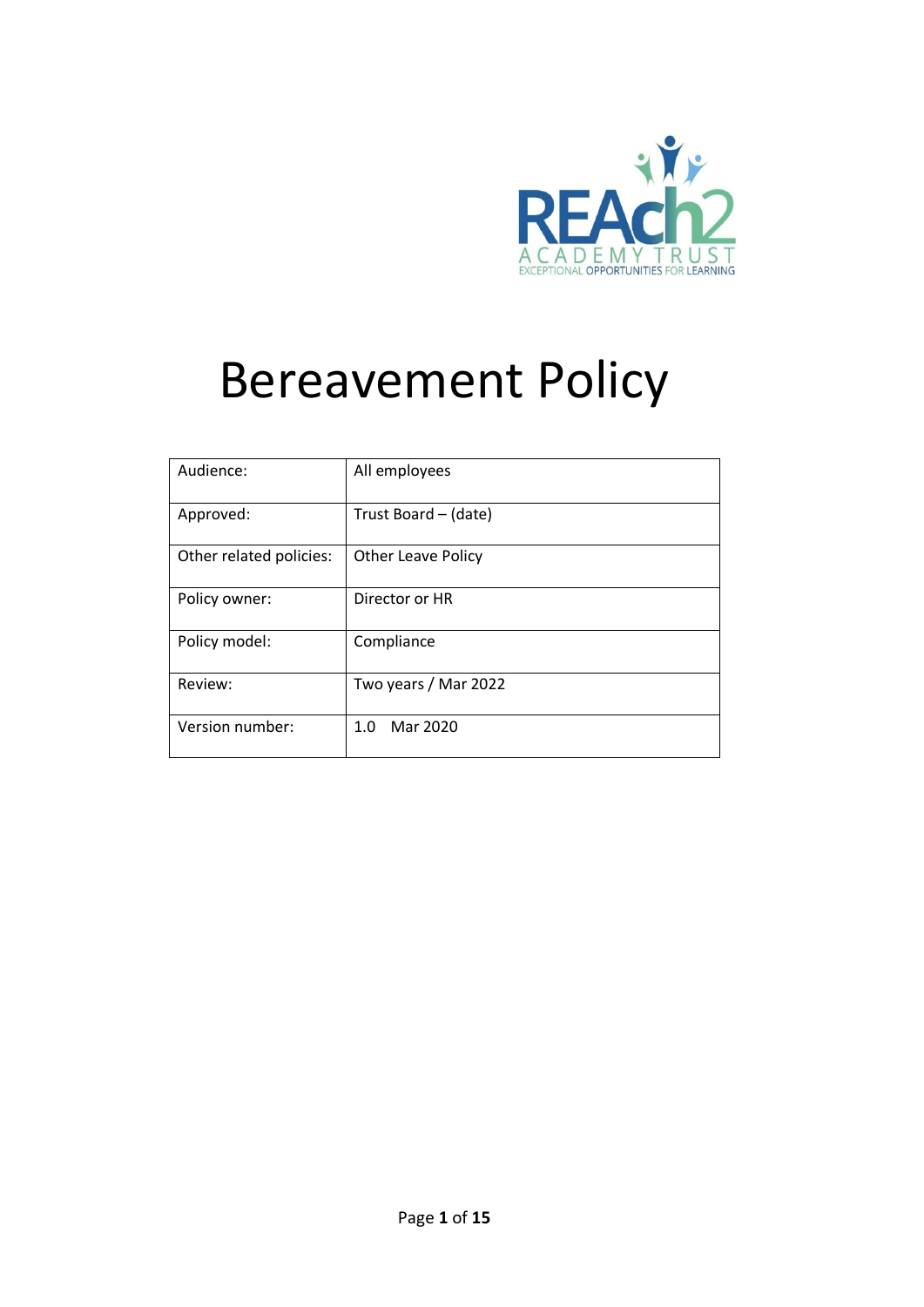# REAch2 Bereavement Policy



At REAch2, our actions and our intentions as school leaders are guided by our Touchstones:

| Integrity             | We recognise that we lead by example and if we want children to grow up to<br>behave appropriately and with integrity then we must model this behaviour            |
|-----------------------|--------------------------------------------------------------------------------------------------------------------------------------------------------------------|
| <b>Responsibility</b> | We act judiciously with sensitivity and care. We don't make excuses, but mindfully<br>answer for actions and continually seek to make improvements                 |
| Inclusion             | We acknowledge and celebrate that all people are different and can play a role in<br>the REAch2 family whatever their background or learning style                 |
| Enjoyment             | Providing learning that is relevant, motivating and engaging releases a child's<br>curiosity and fun, so that a task can be tackled and their goals achieved       |
| Inspiration           | Inspiration breathes life into our schools. Introducing children to influential<br>experiences of people and place, motivates them to live their lives to the full |
| Learning              | Children and adults will flourish in their learning and through learning discover a<br>future that is worth pursuing                                               |
| Leadership            | REAch2 aspires for high quality leadership by seeking out talent, developing<br>potential and spotting the possible in people as well as the actual                |

# **Contents**

|                                              | Page |
|----------------------------------------------|------|
| <b>1. POLICY OVERVIEW</b>                    | 3    |
| 2. POLICY PRINCIPLES IN DETAIL               | 4    |
| 3. THE INITIAL RESPONSE                      | 4    |
| 4. INFORMING STAFF, GOVERNORS AND PUPILS     | 5    |
| 5. DEATH IN SERVICE (EMPLOYEE)               | 7    |
| <b>6. FUNERALS</b>                           | 8    |
| 7. THE MEDIA AND SOCIAL MEDIA                | 8    |
| 8. SUPPORT                                   | 9    |
| 9. BEREAVEMENT PAY AND LEAVE                 | 10   |
| 10. BEHAVIOUR ISSUES (PUPILS)                | 11   |
| 11. SPECIAL CIRCUMSTANCES                    | 11   |
| 12. A DEATH INVOLVING MURDER OR MANSLAUGHTER | 13   |
| 13. REMEMBRANCE ACTIVITIES                   | 13   |
| 14. MANAGING TRANSITIONS (PUPILS)            | 14   |
| 15. REMEMBRANCE ACTIVITIES                   | 14   |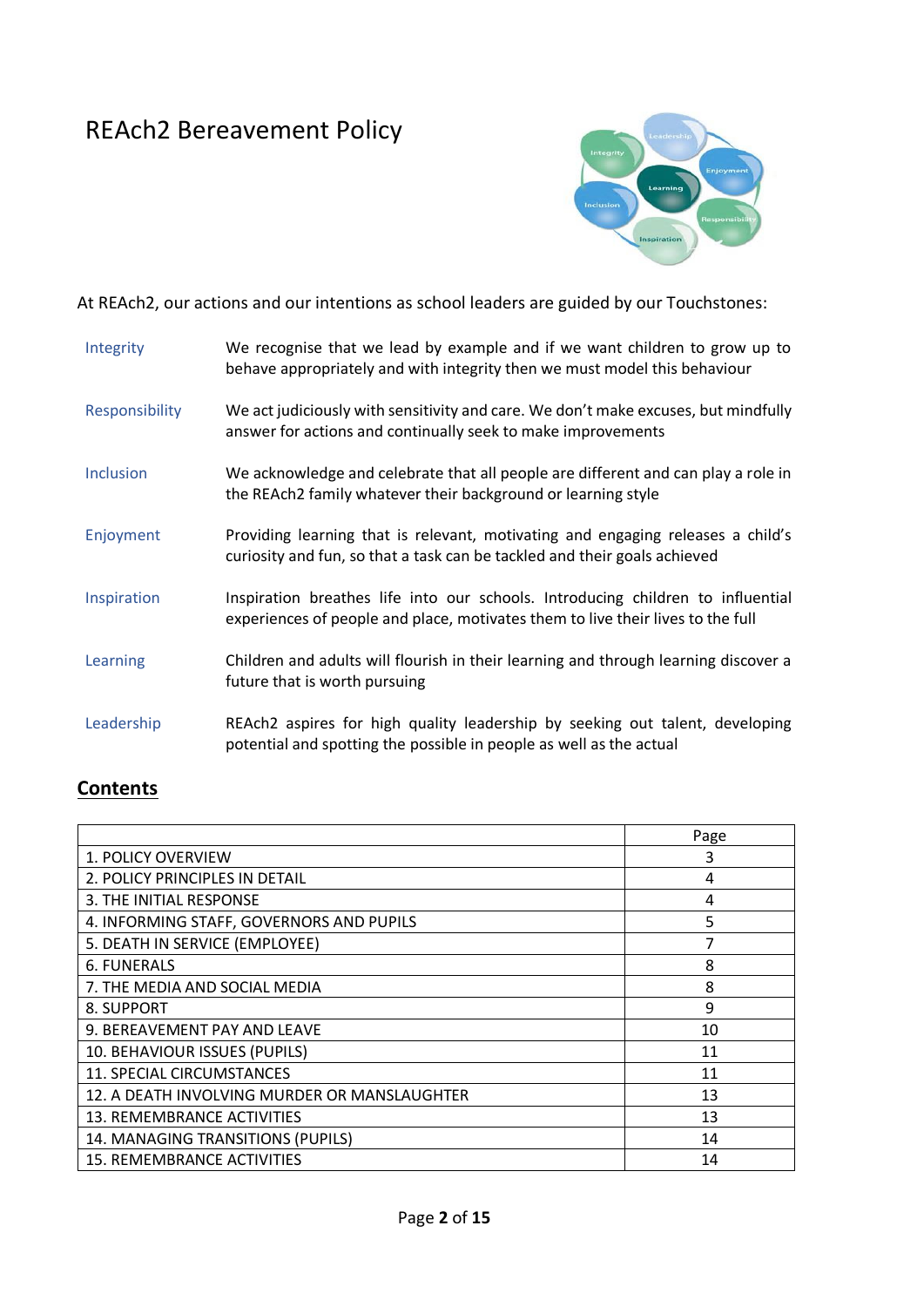#### **1. POLICY OVERVIEW**

#### **1.1 Overarching principles**

At REAch2 Academy Trust, we understand that bereavement is faced by members of our Trust and schools' communities at different times, whether this is the death of a family member, a friend or a member of the school community. We understand the importance of providing support to pupils, staff, governors and the wider school and Trust community during and after bereavement.

In this policy, all mentions of 'the family' refer to the family of the deceased individual. Family covers all carers of the child within their family unit. The wishes of the family will always be considered when carrying out any of the actions outlined in this policy. If the family objects to any of the procedures, the school will work to ensure reasonable adjustments are made. If there are any disputes between the family on their wishes, the person(s) with parental responsibility for the child will make the decisions.

#### **1.2 Intended impact**

The aim of the policy is to provide a framework whereby the necessary support is provided and outlines how the Trust will respond to these sensitive situations.

#### **1.3 Roles and responsibilities**

#### **Employee's responsibilities**

- Undertaking any bereavement support training arranged by the line manager.
- Seeking support from the Trust as appropriate.
- Supporting their colleagues and pupils following a death, as appropriate.

#### **Line manager's responsibilities**

- The overall implementation of this policy.
- Liaising with external agencies, as appropriate (e.g. NHS, social workers, police).
- Informing governors and staff when a death occurs and arranging for pupils to be informed, as appropriate and with approval from the family.
- Being the first point of contact for staff, pupils and parents directly involved in a death, or designating this role to another appropriate member of staff.
- Responding to any enquiries from the media or the wider school or Trust community, or appointing a member of staff to undertake these duties.
- Ensuring staff have the necessary training to support bereaved pupils and to deliver sensitive news.

#### **The media spokesperson's responsibilities**

- Liaising with the media as required.
- Monitoring media and social media activity regarding the death.
- Respecting the family's wishes in relation to what information can be provided to the media. Also consider if there should be liaison with police (e.g. in the event of murder/suicide)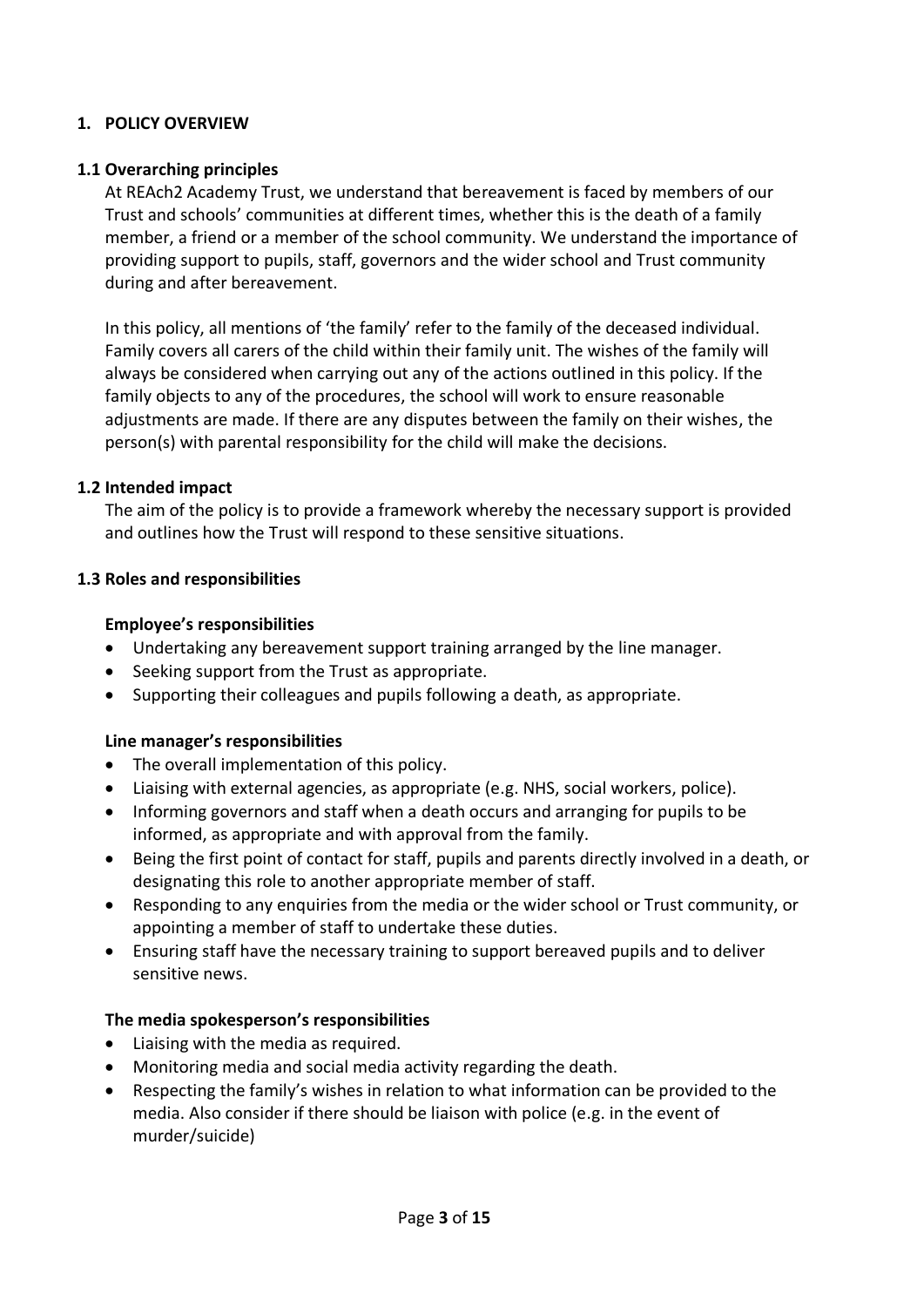# **1.4 How this applies to national guidance and requirements**

This policy has due regard to all relevant legislation and statutory guidance including, but not limited to, the following:

- Children Act 1989
- Employment Rights Act 1996
- Equality Act 2010
- DfE (2018) 'Mental health and behaviour in schools'
- DfE (2019) 'Keeping children safe in education'
- Department for Business, Energy and Industrial Strategy (2018) 'Good Work Plan'
- The Parental Bereavement Leave and Pay Regulations 2020
- Parental Bereavement (Leave and Pay) Act 2018

# **2. POLICY PRINCIPLES IN DETAIL**

This policy applies in the following circumstances:

- The death of a pupil
- The death of a pupil's parent
- The death of an employee's family member
- The death of an employee

# **3. THE INITIAL RESPONSE**

- 3.1 If the family or member of staff contacts a REAch2 school to inform them of a death, the member of staff that answers the phone will transfer the call to the headteacher or the most senior member of staff available.
- 3.2 If the school is made aware of the death through a source other than the family, the headteacher will contact the family either by phone or through a home visit.
- 3.3 If the death relates to a member of the Central Team, the line manager will contact the family.
- 3.4 The line manager will gather factual information about what has happened and establish the family's wishes with regards to what information will be communicated to the school / Trust community and how.
- 3.5 If a death affects an entire school, e.g. the death of a pupil or member of school staff, the headteacher will inform the family that staff and pupils will be informed as soon as possible.
- 3.6 If the death affects an individual member of staff, e.g. the death of a relative, the line manager will ask the member of staff if they would like this to be communicated to any of their colleagues. If it is decided that the death will be communicated, the line manager will discuss with the staff member what information will be communicated and how they would like it to be delivered.
- 3.7 If a death affects an individual pupil, e.g. the death of a parent, the headteacher of the school will ask the family if they would like this to be communicated to the school community. If it is decided that the death will be communicated, the headteacher will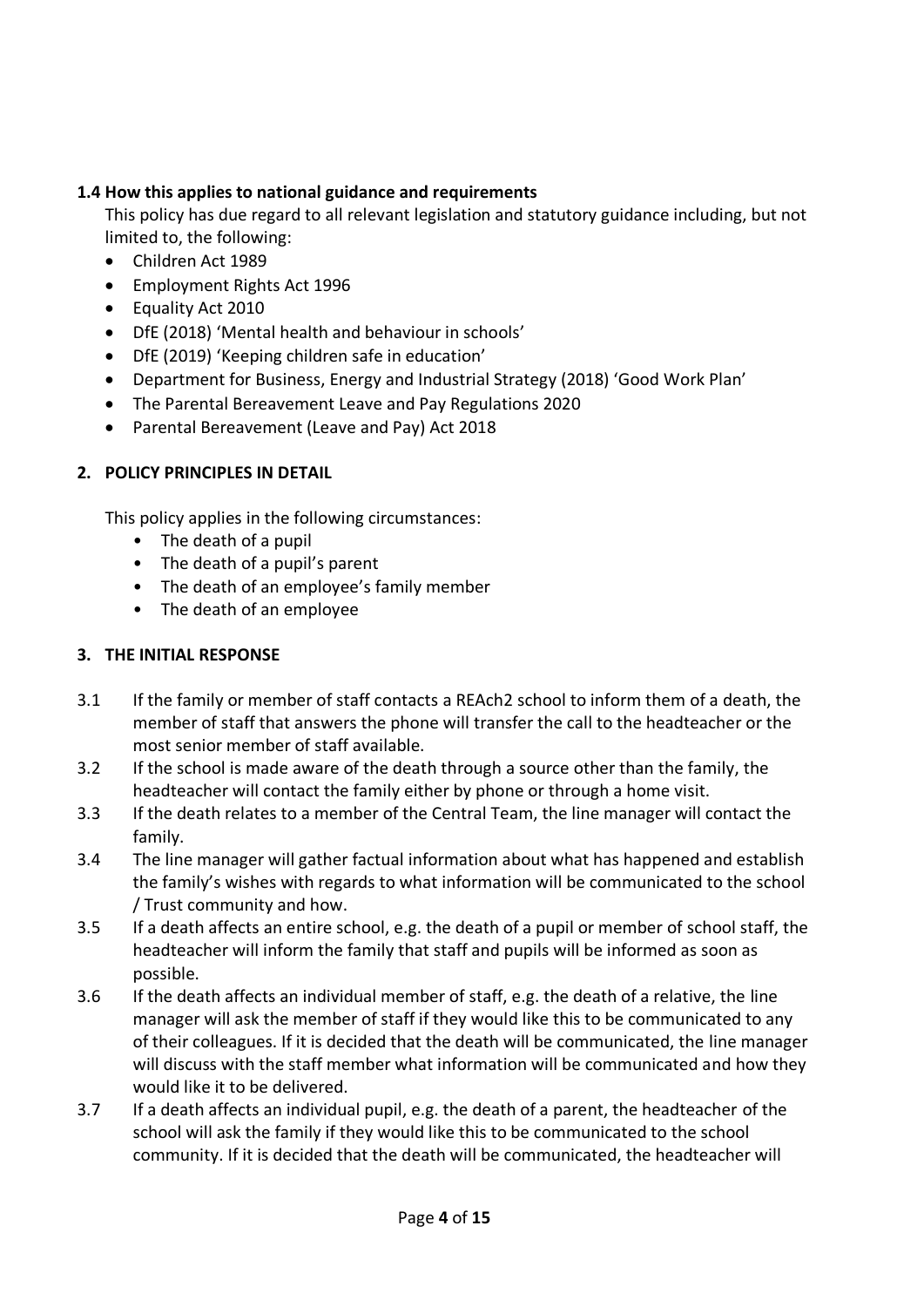discuss with the family, and the pupil if possible, what information will be communicated and how the family would like it to be delivered.

- 3.8 If the death of a pupil's family member occurs while the pupil is at school, a member of the pupil's family will be asked to come to the school to inform the pupil of what has happened and to take them home. If this is not possible, arrangements will be made for a member of staff to take the pupil home.
- 3.9 The headteacher / line manager will contact any other agencies as required, e.g. the police and the Local Authority for Educational Psychologist support.
- 3.10 The headteacher will decide if any temporary variation needs to be made to the school timetable, e.g. rearranging or cancelling certain lessons.
- 3.11 In the event of the death of a headteacher, the Deputy Director of Education will be responsible for the duties outlined above.

# **4. INFORMING OTHERS**

# **Informing staff**

- 4.1 In a school setting, staff and governors will be informed of the death before pupils.
- 4.2 All staff will be invited to a meeting by the headteacher as soon as practicable. For the Central Team, the line manager will notify the other team members in an appropriate manner, for example in a team meeting or individually. Be aware that some staff may have been particularly close to the deceased pupil/staff member
- 4.3 Absent staff, including part-time and peripatetic school staff where applicable, will be identified so they can be informed as soon as possible. If it is not possible for absent staff to be told in person, a phone call will be arranged. Consider contacting staff to whom the deceased may have been close to but who have left the school.
- 4.4 Any information provided to staff during the meeting will have prior approval from the family.
- 4.5 During the meeting, the line manager will:
	- Explain what happened leading up to the death.
	- Give a factual explanation of how the death occurred.
	- Allow time for staff to discuss what has happened and how they feel.
	- Utilise the External Communications Advisor as media spokesperson who will be responsible for liaising with the media as required.
	- Identify what internal and external support is available to staff and schools governors / Trustees.
	- For schools, discuss the arrangements for informing pupils, including whether all pupils will be told and who will be responsible for informing them.
- 4.6 School staff members who will be responsible for informing pupils about the death will be provided with a script which sets out what pupils should be told and includes information on how to answer some difficult questions.
- 4.7 The headteacher will create the script, with input from the family.

# **Informing governors (schools)**

- 4.8 Governors will be informed of the death before pupils.
- 4.9 The headteacher will inform the governors by arranging an exceptional Local Governing Body meeting.
- 4.10 Any information provided to staff during the meeting will have prior approval from the family.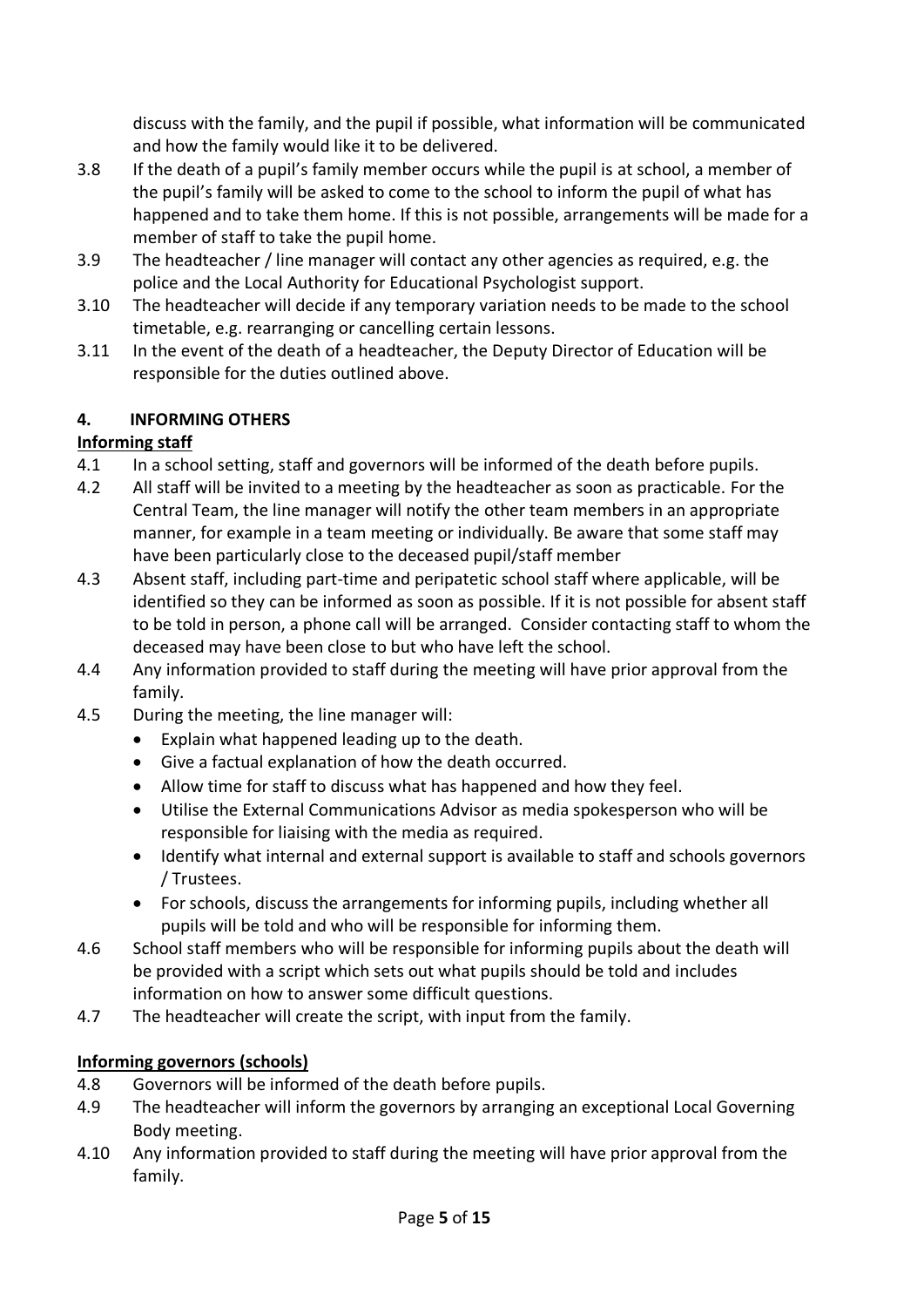# **Informing pupils**

- 4.11 The headteacher will have a discussion with the family about whether all pupils need to be informed about the death.
- 4.12 If the death affects the whole school, e.g. the death of a staff member or pupil, the headteacher will strongly recommend to the family that all pupils should be informed; however, if the death does not affect the whole school, it may be more appropriate to just inform certain groups of pupils. Consider carefully which groups of children will or will not be told e.g. it may not be relevant/appropriate to tell nursey or reception children
- 4.13 The headteacher will make the final decision regarding which pupils will be informed.
- 4.14 Where possible, pupils will be informed about the death in small groups by a member of staff that is familiar to them at the same time.
- 4.15 Resources e.g. assemblies and recommended reading are available.
- 4.16 Pupils with specific needs that may influence their response to being informed about the death will be identified and told separately. These needs include the following:
	- Pupils
	- Pupils that had a long-term and/or close relationship with the individual who has died
	- Pupils with a history of loss
	- Pupils with SEND
	- Pupils who have difficulty managing their emotions or behaviour
- 4.17 Staff responsible for informing pupils will use the script provided to them.
- 4.18 To ensure all pupils are told about the death in an age-appropriate way, a number of scripts may be created and distributed to staff with clear instructions of which script to use for which year group.
- 4.19 Pupils will be given time to ask questions about what has happened and to talk about how they are feeling.
- 4.20 Any questions that are asked by pupils will be answered factually.
- 4.21 Pupils will be told where they can go to in school for support and will also be directed to any external support.

#### **Informing pupils in a large group**

- 4.22 If it is not possible to inform pupils about a death in small groups, the headteacher, in communication with the family, will decide if it would be appropriate to inform pupils in a large group, e.g. during an assembly.
- 4.23 Where an individual pupil has been bereaved, they will be asked if they want to attend the assembly and, if they do not want to be involved, appropriate support will be arranged for the pupil during and after the assembly.
- 4.24 The headteacher will tell the family and, where relevant, the bereaved pupil exactly what they will say and to whom.
- 4.25 The headteacher, with support from relevant staff, will deliver the information to pupils.
- 4.26 After pupils have been informed, they will go to their classrooms and be given time to express any thoughts or feelings about what they have been told.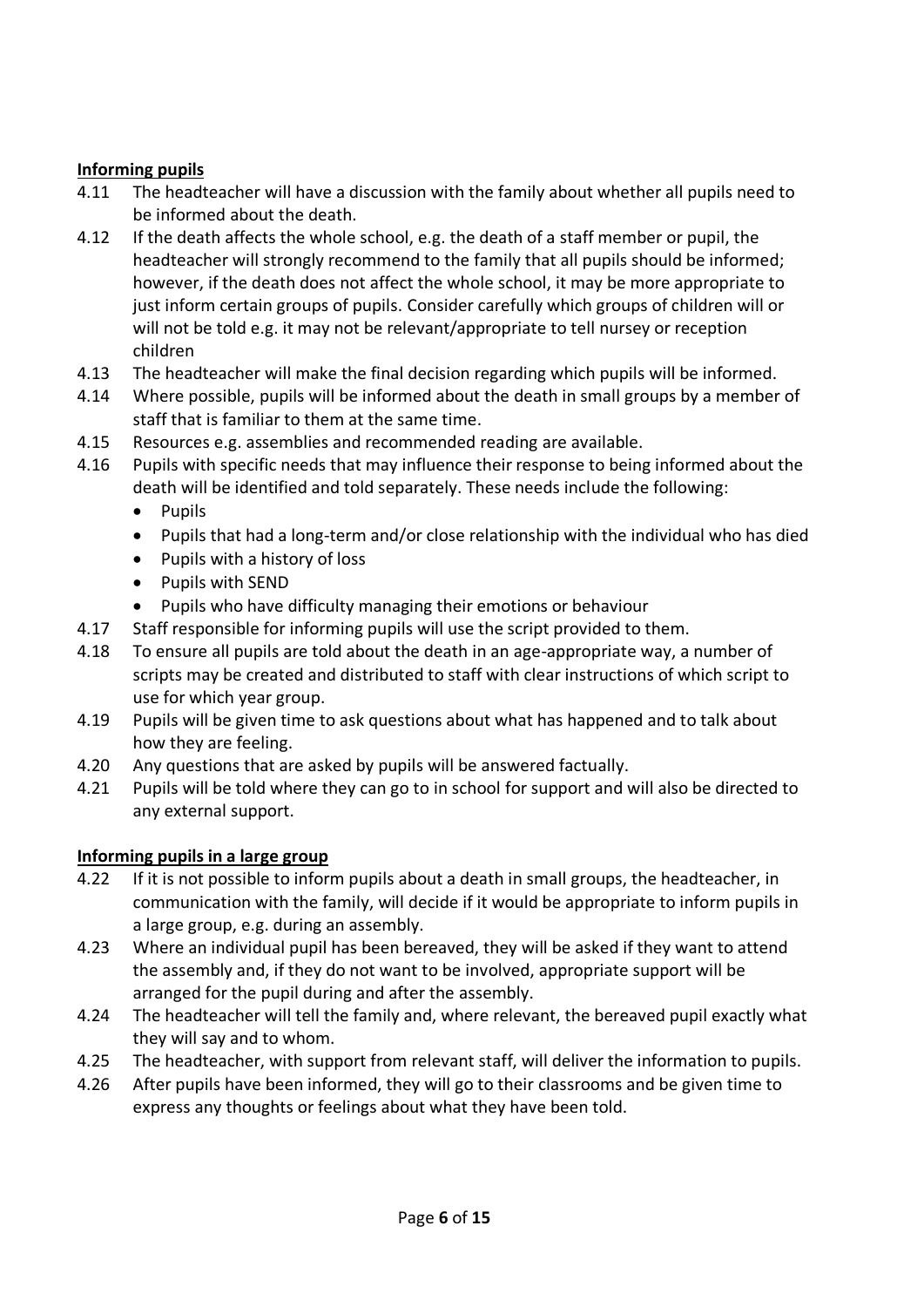# **Informing parents (schools)**

- 4.27 The headteacher will have a discussion with the family about whether any parents need to be informed about the death.
- 4.28 If the death affects the whole school, e.g. the death of a staff member or pupil, the headteacher will strongly recommend to the family that all parents should be informed; however, if the death does not affect the whole school, it may be more appropriate to just inform parents that are directly affected, if any.
- 4.29 A nominated member of staff will compose a letter to parents about the death. The letter will contain the basic, factual information about the death, information about how the school is supporting pupils, how they can support their children, and who to direct questions or concerns to.

# **Informing the Department for Education (DfE)**

- 4.30 Please email [CSCcovid.NOTIFICATIONS@education.gov.uk](mailto:CSCcovid.NOTIFICATIONS@education.gov.uk) with the following details about the person who has died:
	- name
	- iob role
	- employer
	- local authorities which they worked in, if applicable
	- date of death
	- if coronavirus (COVID-19) was confirmed or suspected
- 4.31 Please provide as much information as you can. Employers are encouraged to tell the family, friends or colleagues of the person who has died that they're submitting this information.
- 4.32 There's no legal duty on employers and providers to submit this information to the Department for Education (DfE). However, this information will help us to ensure we can take the appropriate steps.

#### **5. DEATH IN SERVICE (EMPLOYEE)**

- 5.1 The death of an employee can be a traumatic experience for those who are left to deal with the loss of a colleague. The information below provides guidance to assist employees who are faced with the difficult situation of a colleague dying. It outlines the steps that the Trust and its employees should take following the death of a colleague.
- 5.2 Making final salary payments:
	- The payroll provider will determine whether or not the deceased is due any outstanding wages. This includes basic salary and any other remuneration accrued and owed to the deceased. The deceased's estate will also be entitled to be paid in respect of accrued holiday that was untaken at the time of death.
	- The payroll provider will calculate the deceased's final salary payment and pay it to their personal representative. HR (Central Team) / School Business Manager (SBM) (schools) should obtain proof that the individual (normally the executor of any will) is the deceased's personal representative. It should obtain a receipt on behalf of the estate. The payroll provider will complete a P45 form, indicating that the employee has died.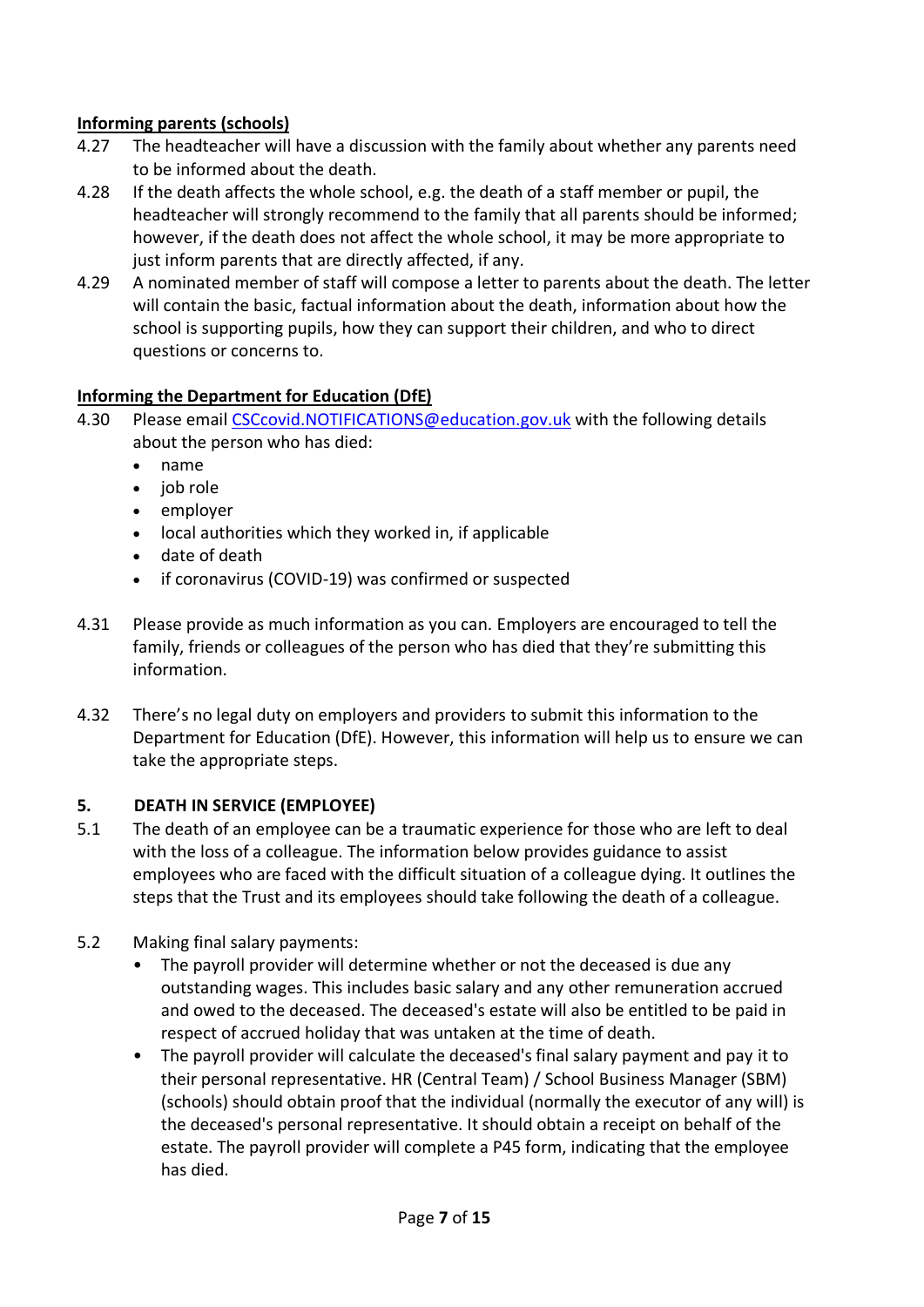- HR / SBM should consider whether or not to deduct any sums owed to the Trust by the deceased, such as loan repayments, from the final salary payment.
- HR / SBM should ensure that any letters enclosing payslips or forms that are sent to the deceased's family/next of kin are not addressed to the deceased.
- 5.3 A surviving spouse/civil partner or other dependants of the deceased may be entitled to receive a payment under a survivor's pension, if the deceased was a member of a pension scheme. The next of kin/appointed family member should be contacted to establish pension benefits and to also establish if there is a will.
- 5.4 If the staff member was in a pension scheme, a death certificate will be required. The next of kin should be contacted to request the death certificate. The School Business Manager will contact the pension fund and follow the guidance provided. If the staff member was not in a pension scheme then a death certificate is not required.

# **5.5. Other practical issues following the death of an employee**

- 5.5.1 The line manager should ask the deceased's family/next of kin whether they wish to pack up their belongings or would prefer a close work colleague to do so instead (see checklist).
- 5.5.2 It is also important to consider the cause of death when obtaining the equipment especially if the individual passed away due to a viral infection. In this scenario the school / Trust would need assess the risk appropriately.
- 5.5.3 It is important to ensure at the appropriate time (especially where remote equipment has been used frequently) that the deceased member of staff's IT account is suspended and emails are delegated as appropriate. This is not only to protect the security of the school and Trust systems, but also to help manage ongoing communications within the school and also externally. Contact REAch2 central ICT for support.
- 5.5.4 For any death related to an incident which has the potential to give rise to a claim against the Trust, the appropriate insurance company should be notified.

# **6. FUNERALS**

- 6.1 If appropriate, the line manager will discuss with the family whether any staff, governors or pupils are able to attend the funeral.
- 6.2 With the family's approval, the line manager will arrange for the Trust to be represented at the funeral and identify which staff (and pupils if applicable) may want to attend.
- 6.3 The headteacher and chair of governors will decide if it is necessary for a school to be fully or partially closed.
- 6.4 Transportation to and from the funeral will be arranged for staff (and pupils), as appropriate.
- 6.5 Necessary cover arrangements will be made for staff attending the funeral.

# **7. THE MEDIA AND SOCIAL MEDIA**

- 7.1 Any communication with the media or social media activity will be agreed with the family.
- 7.2 Only the appointed media spokesperson will deal with media enquiries and communications. Staff, governors and pupils will not respond to any media enquiries themselves or make any public statements about the death.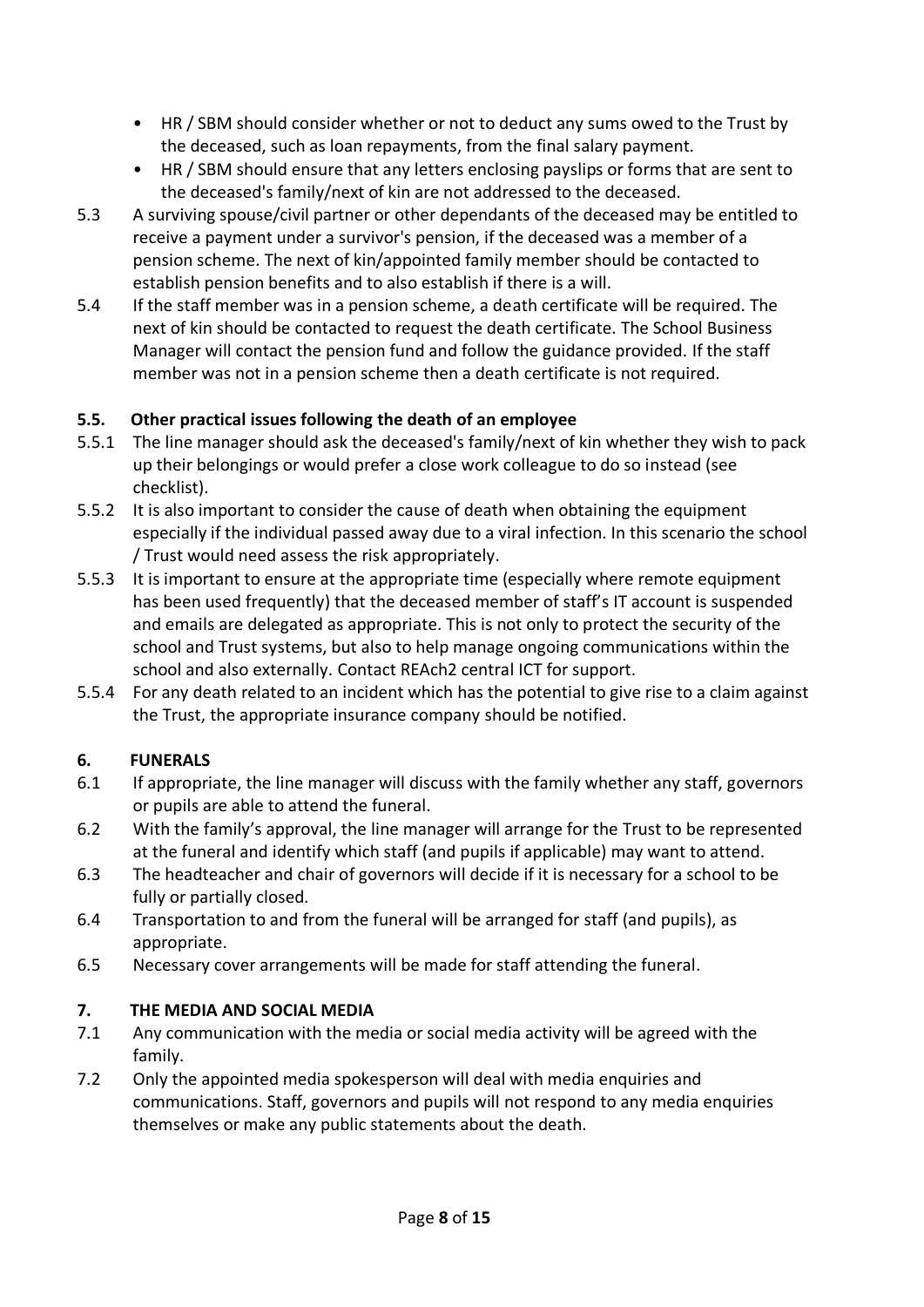- 7.3 In the event that staff are approached directly regarding the death, they should give the following statement: "I am deeply saddened by the news. Please contact the school or the Trust directly".
- 7.4 Staff, governors and pupils will not post any information about the death on social media. The media spokesperson will investigate any post made regarding the death and will refer any concerns to the headteacher.
- 7.5 If information about the death is circulated on social media prior to the Trust / school making an official statement, the line manager / headteacher and media spokesperson will release a statement on the Trust's / school's social media channels, with the agreement of the family, to prevent rumours from spreading.
- 7.6 Comments and other activity on Trust / school-posted social media statements will be monitored and moderated by the media spokesperson.
- 7.7 If staff, governors or pupils find any false, negative or malicious information being posted about the death on social media, they will report this to the headteacher / line manager.
- 7.8 If a member of staff is found to have been posting content on social media or providing information to the media that is false, negative or malicious, action will be taken in line with REAch2's Disciplinary Policy and Procedure.
- 7.9 If a pupil is found to have been posting content on social media or providing information to the media that is false, negative or malicious, action will be taken in line the school's behaviour policy.

# **8. SUPPORT**

# **Support for the family**

- 8.1 The headteacher/ line manager will be the main point of contact between the Trust / school and the family, or will appoint another member of staff to this role where necessary.
- 8.2 The headteacher will invite the family into the school to discuss how the school can best support them. A home visit can be undertaken if the family prefer this option in line with the home visiting policy.
- 8.3 The family's wishes and feelings will always be considered and respected when making decisions and conducting activities relating to the death.
- 8.4 Any support that is put in place will be decided on a case-by-case basis, depending on the family's needs and wishes. Support could include the following:
	- Sending a letter of condolence
	- Giving the family the opportunity to collect any personal belongings of the person who has died
	- Inviting the family to commemorative events held by the school / Trust
	- Providing the family with the Support Options for Family Members document.

# **Support for staff**

- 8.5 Staff directly affected by the death, e.g. if they are a relative or close friend of the individual that has died, will be identified and the appropriate support will be put in place.
- 8.6 The level of support will be decided on a case-by-case basis by the line manager / headteacher, and may include the following:
	- Ensuring the staff member is not left on their own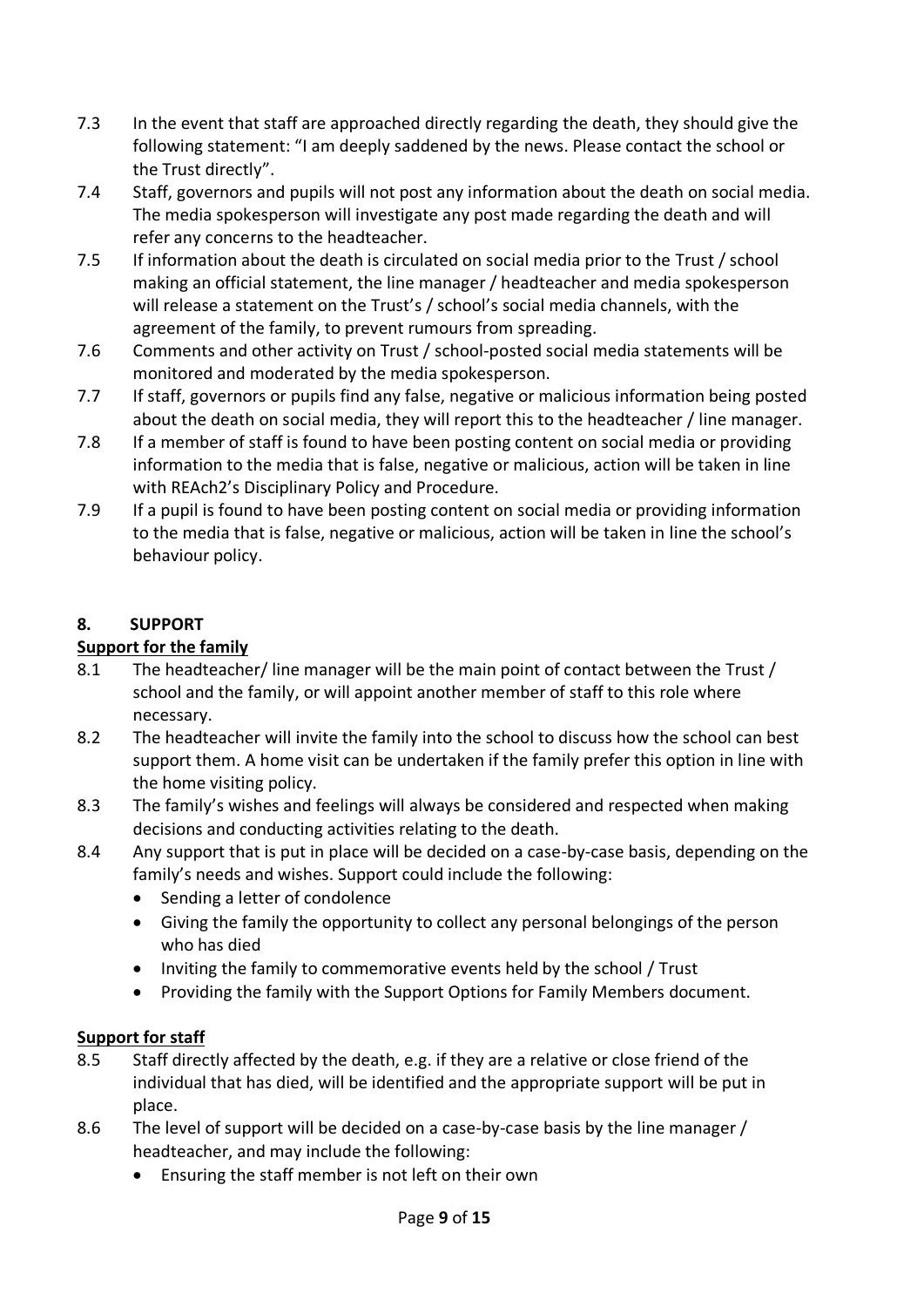- Arranging for lessons or other duties to be covered (schools)
- Arranging for work to be covered (Central Team)
- Organising bereavement leave.
- 8.7 A designated room, which may be the staffroom, will be made available to staff where they can go during break and lunchtimes to meet with other staff and share their thoughts and feelings.
- 8.8 Staff will be vigilant to the signs that indicate their colleagues have been affected by bereavement and will offer them support or speak to the line manager.
- 8.9 An employee with any concerns about the grieving process impacting on their work performance should discuss this in confidence with either their line manager / headteacher or, for members of the Central Team, the Human Resources Department, to ensure that any reasonable adjustments that may be necessary are discussed and put in place. In addition, to ensure that the employee is supported in their return to the full range of duties and responsibilities that they had prior to the bereavement or their duties and responsibilities are adjusted (as necessary) with the prior agreement of line manager/headteacher.
- 8.10 The Trust recognises that the majority of people do not require counselling to cope effectively with their grief. However, for employees wishing to avail themselves of professional help in coming to terms with a significant loss, they should contact the support helplines (details available on the intranet, or via the School Business Manager).

# **Support for pupils that have experienced a significant bereavement, e.g. of a family member**

- 8.11 A member of staff who is familiar with the pupil will be appointed to act as their main point of contact – the pupil will be made aware of who the staff member is.
- 8.12 The headteacher or an appropriate member of staff will contact the pupil's family to discuss whether the pupil will be attending school.
- 8.13 Any support put in place for a pupil will be pupil-led, based on their needs and wishes.
- 8.14 When deciding what support will be put in place for a pupil, the impact the death will have on the pupil will always be considered in the context of pre-existing factors. The following contextual factors will be considered:
	- The circumstances surrounding the death, e.g. was it under traumatic circumstances, was the death expected, or did multiple people die?
	- The relationship between the pupil and the person who has died.
	- The ability of the pupil's family to support them following the death, e.g. if a pupil's parent has died, how able is the surviving parent to support the pupil?
	- Family factors such as size, financial state, structure, style of coping, communication and stressors that affect the child.
	- The support the pupil has from their peers and other organisations and people.
	- Characteristics of the pupil, including their age and any SEND they have.
- 8.15 The pupil will be a part of discussions regarding who should be informed about the death and how, where appropriate.
- 8.16 If a pupil chooses to attend school immediately after a bereavement, they will be allowed a flexible timetable and staff members will be made aware that the pupil may not be able to work to their usual capacity. The designated staff member will keep in communication with the pupil's family to inform them about how the pupil is doing.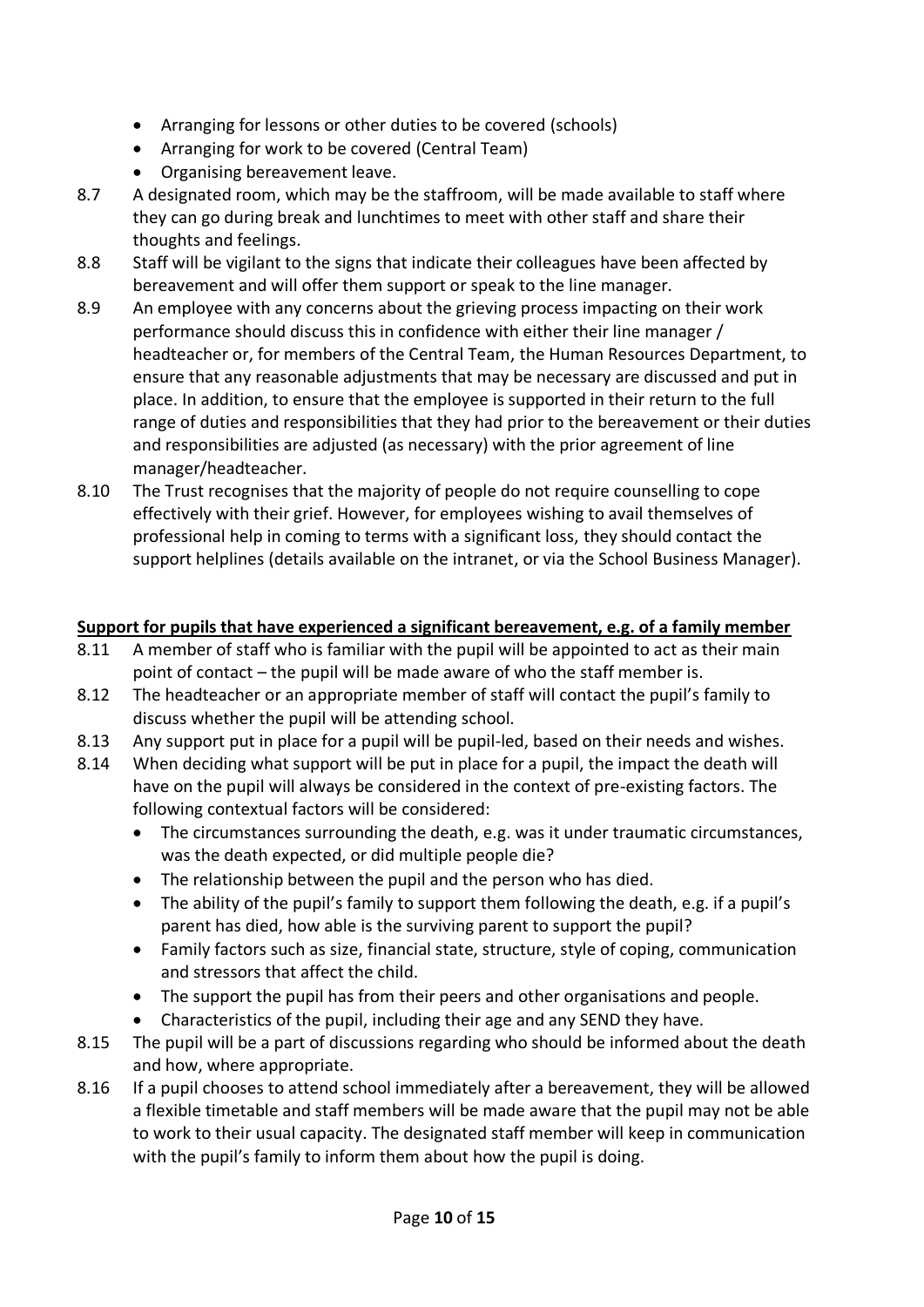- 8.17 If the pupil is absent from school following the bereavement, they will be made aware of who has been informed about what has happened and what they were told.
- 8.18 The designated staff member will make regular contact with the pupil during their absence.
- 8.19 The headteacher, designated staff member, pupil and the pupil's family will make arrangements for the pupil's return to school, e.g. a phased return.
- 8.20 If a death occurs soon before or during a time where the pupil will take an exam, the headteacher will report the circumstances to the exam board who will decide if special considerations apply.
- 8.21 Any safeguarding concerns regarding a bereaved pupil will be dealt with in line with the REAch2 Child Protection and Safeguarding Policy.

# **9. BEREAVEMENT PAY AND LEAVE (EMPLOYEES)**

- 9.1 REAch2 Academy Trust acknowledges that bereavement leave is intended to support employees in the immediate period around the death of a relative. However, the process of grief, the natural reaction and adjustment to loss and change may take a significant time and will be personal to each individual.
- 9.2 Staff who lose a child under the age of 18, or suffer a stillbirth from 24 weeks of pregnancy, irrespective of how long they have worked at the Trust, will be given a minimum of two weeks' paid bereavement leave.
- 9.3 Staff may take bereavement leave as either a single block of two weeks, or as two separate blocks of one week, each taken at different times across the first year after their child's death.
- 9.4 Any member of staff who loses a child under the age of 18, and has been employed with the Trust for six months or more, will be able to claim statutory pay for the period of bereavement leave.
- 9.5 Any member of staff who loses a child after 24 weeks of pregnancy, or during maternity leave, will not lose their entitlement to maternity leave and pay.

# **10. BEHAVIOUR ISSUES (PUPILS)**

- 10.1 Staff will remain vigilant to the following behaviours that a pupil may display immediately after the death of someone close to them:
	- Inability to concentrate
	- Lack of motivation
	- Tiredness and irritability
	- Heightened sensitivity to comments and remarks
	- Inability to take others' feelings into account
	- Anger, frustration or aggression
	- A general change in behaviour, e.g. becoming unnaturally quiet or withdrawn
	- Anxiety
	- Being easily upset by events that would normally be trivial to them
	- Physical complaints, such as headaches, stomach aches and a general tendency to be prone to minor illness
- 10.2 The pupil's designated staff member will keep in contact with the pupil's family and share information about how the pupil is behaving at school and home.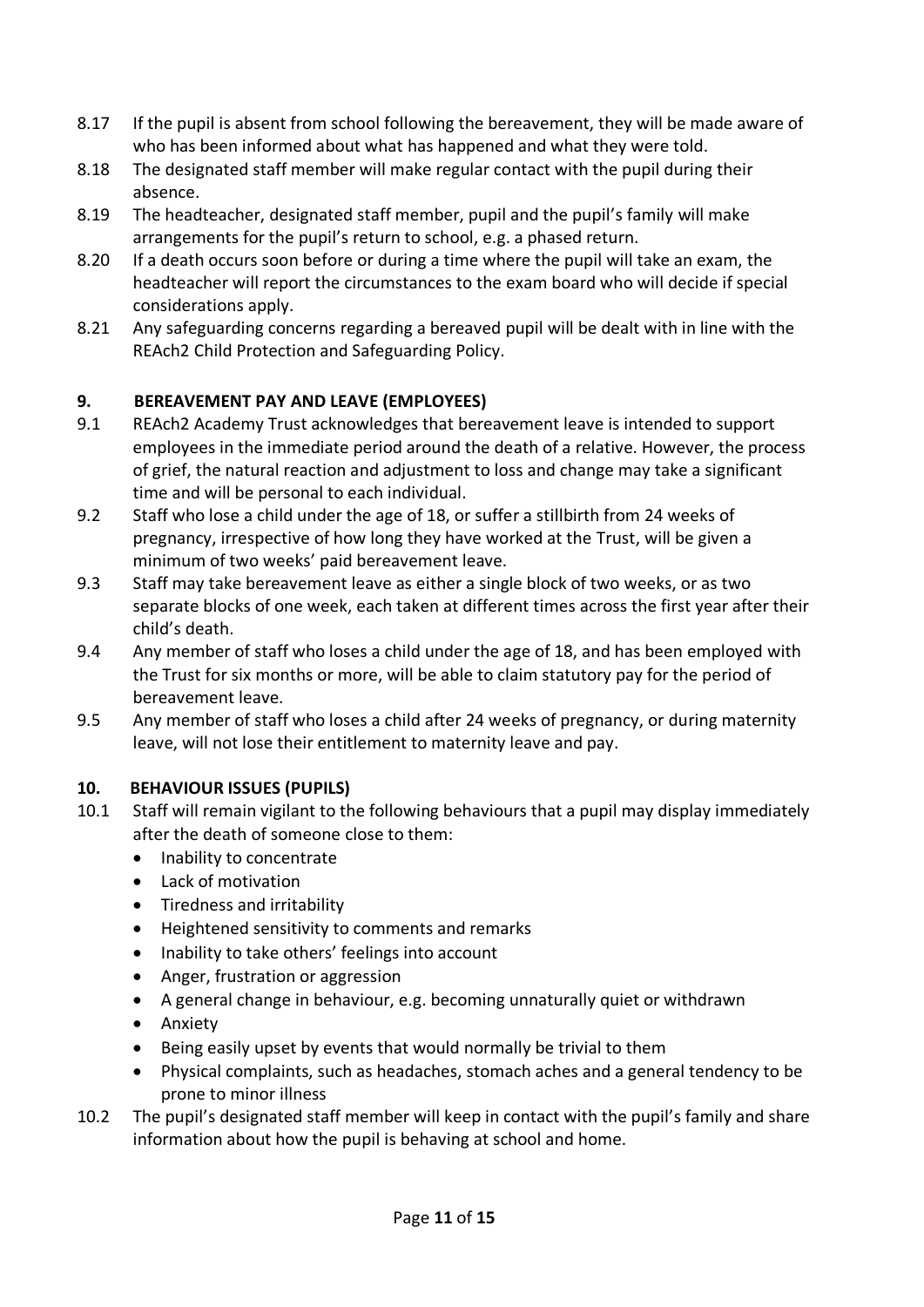- 10.3 Where appropriate, any challenging behaviour displayed by bereaved pupils will be addressed using the individual graduated response outlined in the Behaviour Policy. It is helpful to retain routines and consistency; however, care should be taken to ensure that the Behaviour Policy is still appropriate under the circumstances and adapted as necessary.
- 10.4 A record will be made of anniversaries and days with regards to the death which may act as a trigger for challenging behaviour.
- 10.5 Any incidents of bullying, where a bereaved pupil is the victim or perpetrator, will be addressed in line with the **Anti-bullying Policy**, taking into account the pupil's needs and circumstances.
- 10.6 All staff members will remain vigilant to signs that a bereaved pupil is facing difficulties in relation to their psychological, physical and social development and will refer the pupil to pastoral staff who will put appropriate support in place.

# **11. SPECIFIC CIRCUMSTANCES**

The procedures outlined in this policy will be followed for all deaths affecting the Trust / school community and individual pupils; however, specific measures will be implemented for certain circumstances.

# **11.1 Pre-bereavement – when a family member is not expected to live (pupils)**

- 11.1.1 If a pupil's family member has an illness where they are not expected to live, their family will make the school / Trust aware of the situation and the school / Trust will ensure the appropriate support is in place.
- 11.1.2 A designated member of staff will meet with the pupil, as agreed with the family, to provide the pupil with an opportunity to talk about what is happening and how they are feeling.
- 11.1.3 All staff will remain vigilant to signs that the pupil is facing challenges in relation to their psychological, physical and social development and will refer any concerns to the headteacher who will ensure appropriate support is put in place.

#### **11.2 Pupils with a life-threatening illness**

- 11.2.1 Pupils with life-threatening illnesses will be encouraged to take part in school routines as much as possible, and the school will continue to expect the usual standards of behaviour as appropriate.
- 11.2.2 The headteacher, the pupil and their family, and other relevant staff members (e.g. a member of pastoral staff) will decide how to share the news that a pupil is terminally ill with the school community.
- 11.2.3 Other pupils will be informed about how they can best support the pupil in the most appropriate way.
- 11.2.4 If the pupil is receiving treatment from a local hospice or hospital, the key professional responsible for the pupil will be identified and the headteacher will contact this person for advice and support as necessary.

#### **11.3 Suicide**

11.3.1 The Trust / school will respond to a suspected suicide within 48 hours.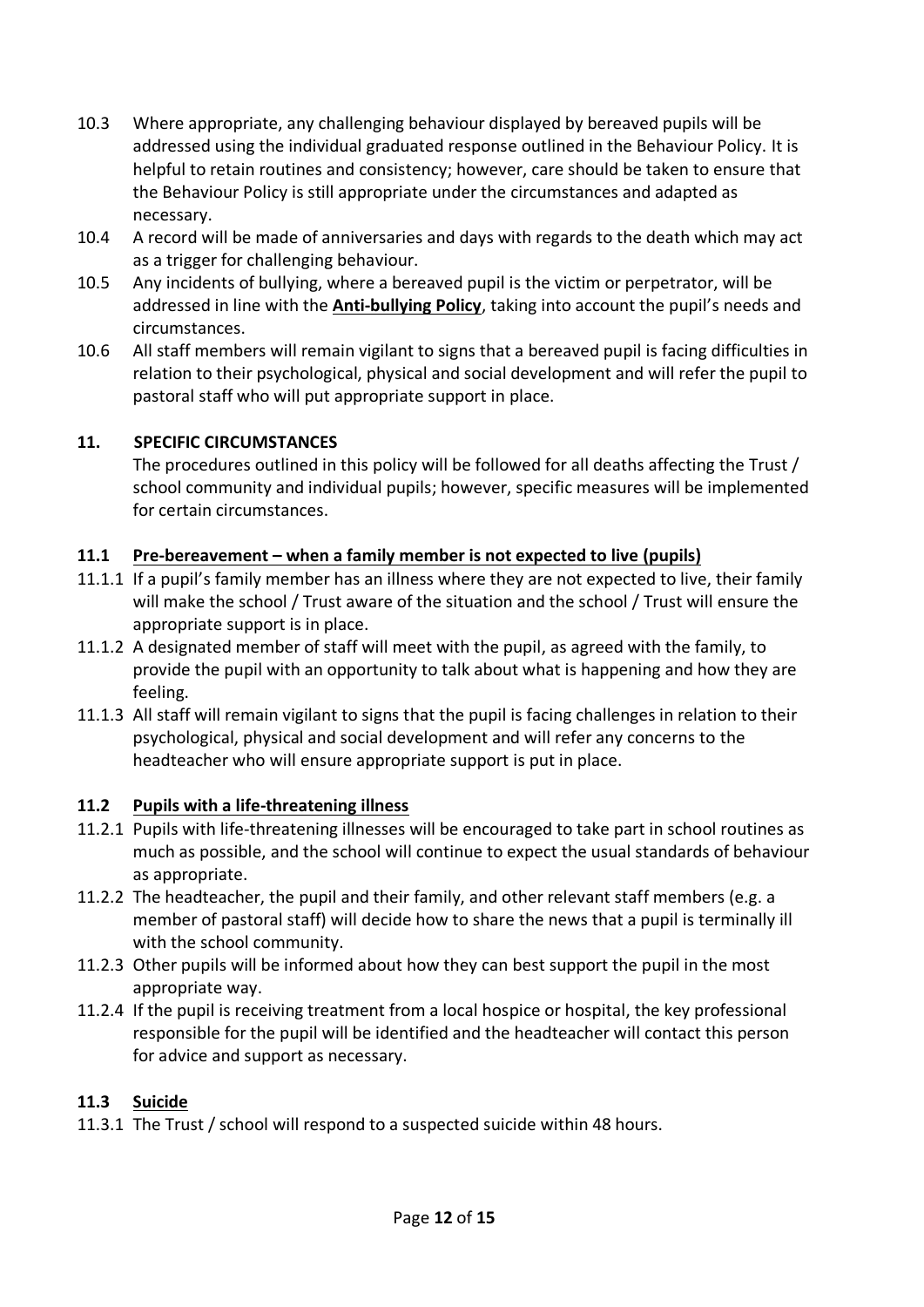- 11.3.2 The line manager, or other appointed member of staff, will contact the police or the family as soon as possible to confirm the death and whether it is being treated as a suicide.
- 11.3.3 If the family does not wish the cause of death to be disclosed to the school / Trust community, the school / Trust will state that the nature and cause of death are still being determined and that additional information will be forthcoming.
- 11.3.4 If the death is subject to an ongoing investigation, the line manager will check with the police before speaking about the death with pupils who may need to be interviewed by the police.
- 11.3.5 Staff will be told about the death first, in line with section 3.2 of this policy.
- 11.3.6 The script that staff will use to inform pupils of the death (where applicable) will be factual while avoiding excessive detail about the suicidal act itself.
- 11.3.7 Immediate emotional support will be arranged for any pupils (where applicable) and staff who require it.
- 11.3.8 A designated room, which may be the staffroom, will be set up where pupils (where applicable) and staff can go to if they are struggling with the news.
- 11.3.9 Liaison with the media will be managed by the media spokesperson.
- 11.3.10 Any information distributed to the school / Trust community and media regarding the death will:
	- Be factually correct but not include detail of the cause of death or method used.
	- Not romanticise, glorify or vilify the death.
	- Not include details of any suicide note.
	- Not include speculation over the motivation for suicide.
- 11.3.11 Research indicates that pupils who have been directly affected by suicide are at an increased risk of taking their own life. Staff will report any concerns about pupils to the headteacher and the appropriate support will be put in place or a referral to specialist services will be made in line with the Safeguarding and child protection policy.
- 11.3.12 Any memorial activities conducted by the Trust / school will be held within an appropriate amount of time; following this, any memorial material will be given to the family.
- 11.3.13 Staff and pupils (where applicable) will be warned about the risks of un-moderated online memorials (e.g. those on social media), such as their comments becoming public without their permission and online memorials attracting negative comments.

# **11.4 Cultural and religious behaviours**

11.4.1 The school will keep in mind the cultural attitudes and behaviours relating to a death and will make sure these needs are taken into consideration when putting support in place for those affected, including the length of bereavement leave for members of staff.

# **11.5 Forces' families**

- 11.5.1 The needs and feelings of bereaved forces' pupils will always be considered prior to any school activities relating to the armed forces, e.g. commemorating Armed Forces Day, and additional support will be put in place for pupils as required.
- 11.5.2 Appropriate support will be implemented for bereaved forces' pupils, particularly during times of change.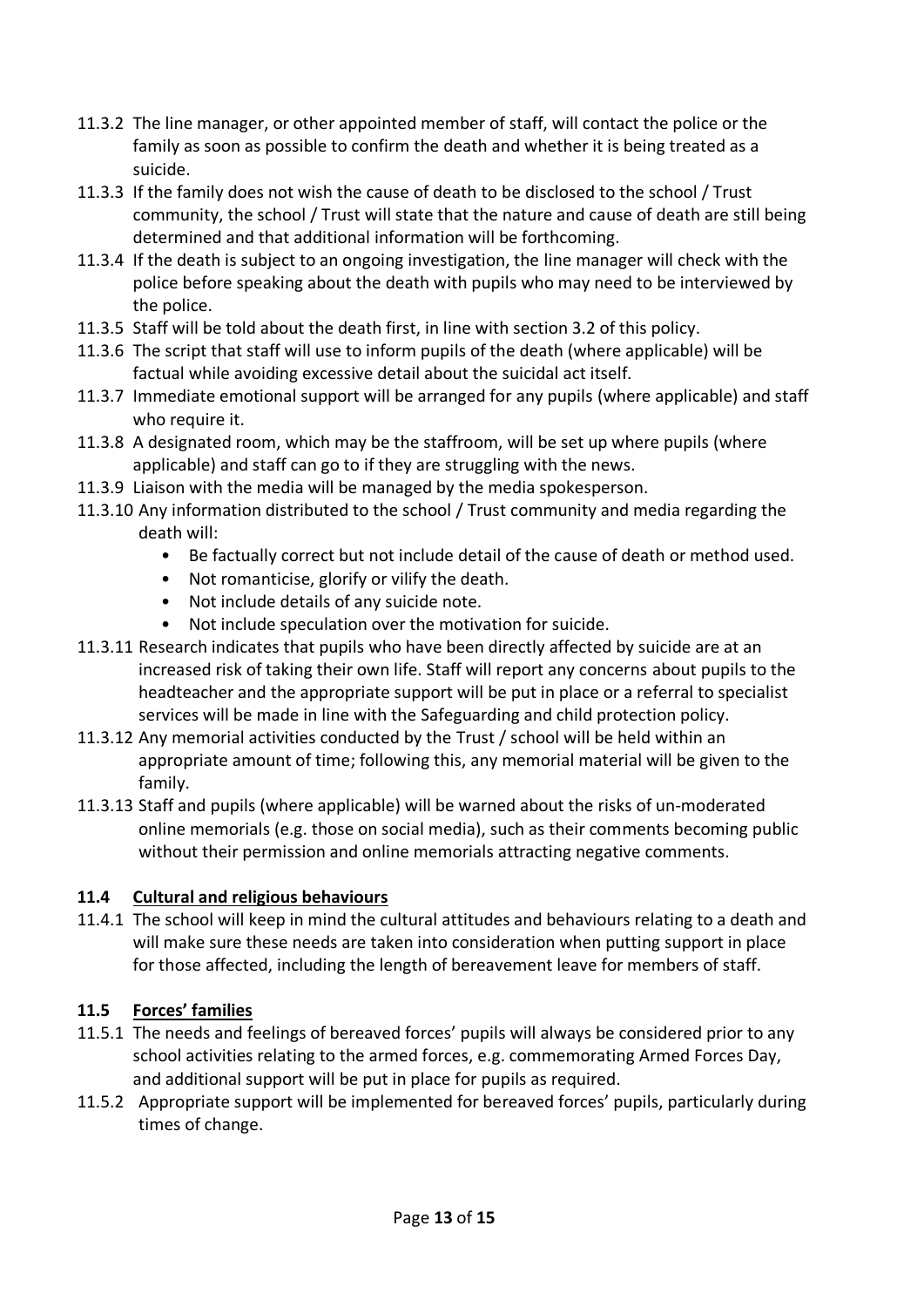11.5.3 Bereaved forces' pupils will be protected from any unwanted media attention and there will be a designated area in school that the pupil can go to if they are feeling overwhelmed.

# **12. A DEATH INVOLVING MURDER OR MANSLAUGHTER**

- 12.1 The line manager will contact the police or the family to establish the facts about what has happened.
- 12.2 A designated staff member will be available to talk to the pupil (where applicable) to help them to answer any questions they may get from their peers about what has happened.
- 12.3 Research indicates that pupils who have been bereaved due to murder or manslaughter can be at significant risk of developing Post-traumatic stress disorder (PTSD). Any concerns relating to the pupil will be addressed in line with the appropriate school policies.
- 12.4 Media personnel will not be permitted onto a school site at any time.

# **13. REMEMBRANCE ACTIVITIES**

- 13.1.1 Following a death in the Trust / school community, the Trust / school may conduct some remembrance activities, e.g. a remembrance assembly.
- 13.1.2 The family will always be consulted prior to any remembrance activities being planned and will be invited to take part in the activities.
- 13.1.3 All members of the school community, including staff, governors, pupils and parents, and where applicable, Central Team members, will be invited to take part in remembrance activities.
- 13.1.4 All remembrance activities will be planned so that they are respectful of the culture and religious beliefs of the family.

#### **14. MANAGING TRANSITIONS (PUPILS)**

- 14.1 Information about pupils that have been bereaved will be recorded.
- 14.2 This information will be shared with relevant parties at key transition points, including the following:
	- If the pupil moves school
	- When the pupil moves to secondary school
	- If the pupil moves class
	- When the pupil will be taught by a new teacher

#### **15. TEACHING ABOUT BEREAVEMENT AND GRIEF (PUPILS)**

- 15.1 Different aspects of the curriculum will be used to discuss relationships, feelings and emotions, and to think about how to manage these in relation to family events and death.
- 15.2 Before delivering any lessons that cover topics of death and bereavement, the teacher will consider how the lesson may affect the bereaved pupils they are teaching.
- 15.3 Bereaved pupils and their families will be consulted over whether it is appropriate for them to attend lessons about death or bereavement, and alternative arrangements or additional support will be put in place as required.